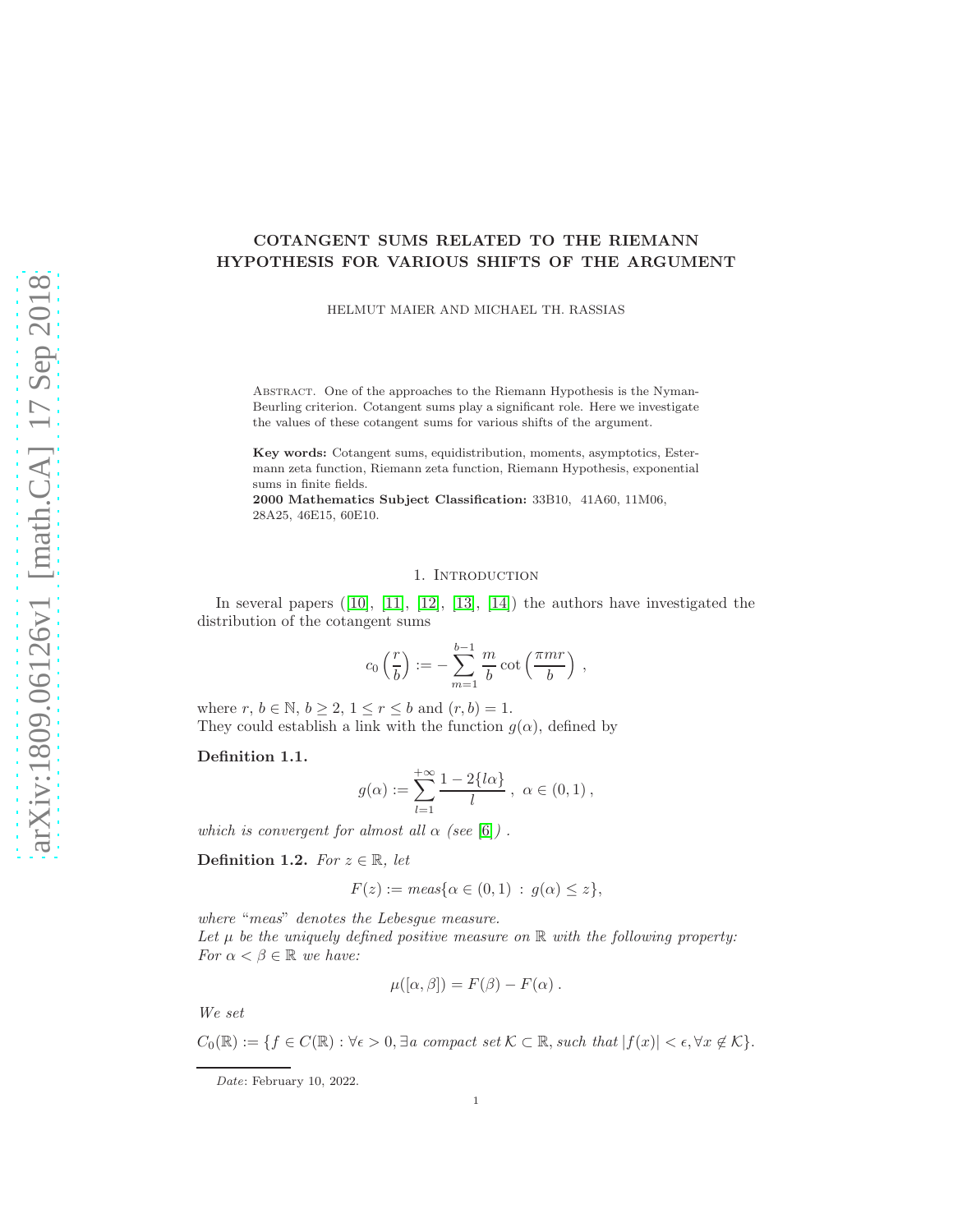The second author in his thesis [\[16\]](#page-13-6) (see also [\[10\]](#page-13-0), Theorem 1.2) could establish the following result:

Let  $A_0$ ,  $A_1$  be fixed constants, such that  $1/2 < A_0 < A_1 < 1$ . For all  $f \in C_0(\mathbb{R})$ , we have

(1.1) 
$$
\lim_{b \to +\infty} \frac{1}{(A_1 - A_0)\phi(b)} \sum_{\substack{r : (r,b)=1 \\ A_0b \le r \le A_1b}} f\left(\frac{1}{b}c_0\left(\frac{r}{b}\right)\right) = \int f d\mu,
$$

where  $\phi(\cdot)$  denotes the Euler phi-function.

Later S. Bettin [\[3\]](#page-13-7) could replace the inequality  $1/2 < A_0 < A_1 < 1$  by  $0 < A_0 <$  $A_1 \leq 1$ . In [\[15\]](#page-13-8) the authors considered the distribution of the values of  $c_0$  for rational numbers with primes as numerator and a fixed prime as denominator and could prove a result analogous to (1.1) (Theorem 1.3 of [\[15\]](#page-13-8)). Namely, they proved that for all  $f \in C_0(\mathbb{R})$ , the following holds true:

$$
\lim_{\substack{q \to +\infty \\ q \text{ prime}}} \frac{\log q}{(A_1 - A_0)q} \sum_{\substack{p \colon A_0 q \le p \le A_1 q \\ p \text{ prime}}} f\left(\frac{1}{q} c_0\left(\frac{p}{q}\right)\right) = \int f d\mu.
$$

The cotangent sum  $c_0(r/b)$  has gained importance in the Nyman-Beurling criterion for the Riemann Hypothesis through its relation with the Vasyunin sum, which is defined by:

$$
V\left(\frac{r}{b}\right) := \sum_{m=1}^{b-1} \left\{\frac{mr}{b}\right\} \cot\left(\frac{\pi mr}{b}\right) ,
$$

where  $\{u\} := u - |u|, u \in \mathbb{R}$ . We have (see [\[2\]](#page-13-9), [\[4\]](#page-13-10)) that

$$
V\left(\frac{r}{b}\right) = -c_0\left(\frac{\bar{r}}{b}\right),\,
$$

where  $\bar{r}$  is such that  $\bar{r}r \equiv 1 \pmod{b}$ . One has the following identity (see [\[2\]](#page-13-9), [\[4\]](#page-13-10)):

(1.2)  
\n
$$
\frac{1}{2\pi (rb)^{1/2}} \int_{-\infty}^{+\infty} \left| \zeta \left( \frac{1}{2} + it \right) \right|^2 \left( \frac{r}{b} \right)^{it} \frac{dt}{\frac{1}{4} + t^2} = \frac{\log 2\pi - \gamma}{2} \left( \frac{1}{r} + \frac{1}{b} \right) + \frac{b - r}{2rb} \log \frac{r}{b} - \frac{\pi}{2rb} \left( V \left( \frac{r}{b} \right) + V \left( \frac{b}{r} \right) \right).
$$

Terms of the form (1.2) appear in the Nyman-Beurling-Baéz-Duarte-Vasyunin approach to the Riemann Hypothesis (see [\[1\]](#page-13-11), [\[2\]](#page-13-9)). The Riemann Hypothesis is true if and only if

$$
\lim_{N \to +\infty} d_N = 0,
$$

where

$$
d_N^2 := \inf_{D_N} \frac{1}{2\pi} \int_{-\infty}^{+\infty} \left| 1 - \zeta \left( \frac{1}{2} + it \right) D_N \left( \frac{1}{2} + it \right) \right|^2 \frac{dt}{\frac{1}{4} + t^2},
$$

the infimum being taken over all Dirichlet polynomials

$$
D_N(s) := \sum_{n=1}^N \frac{a_n}{n^s}.
$$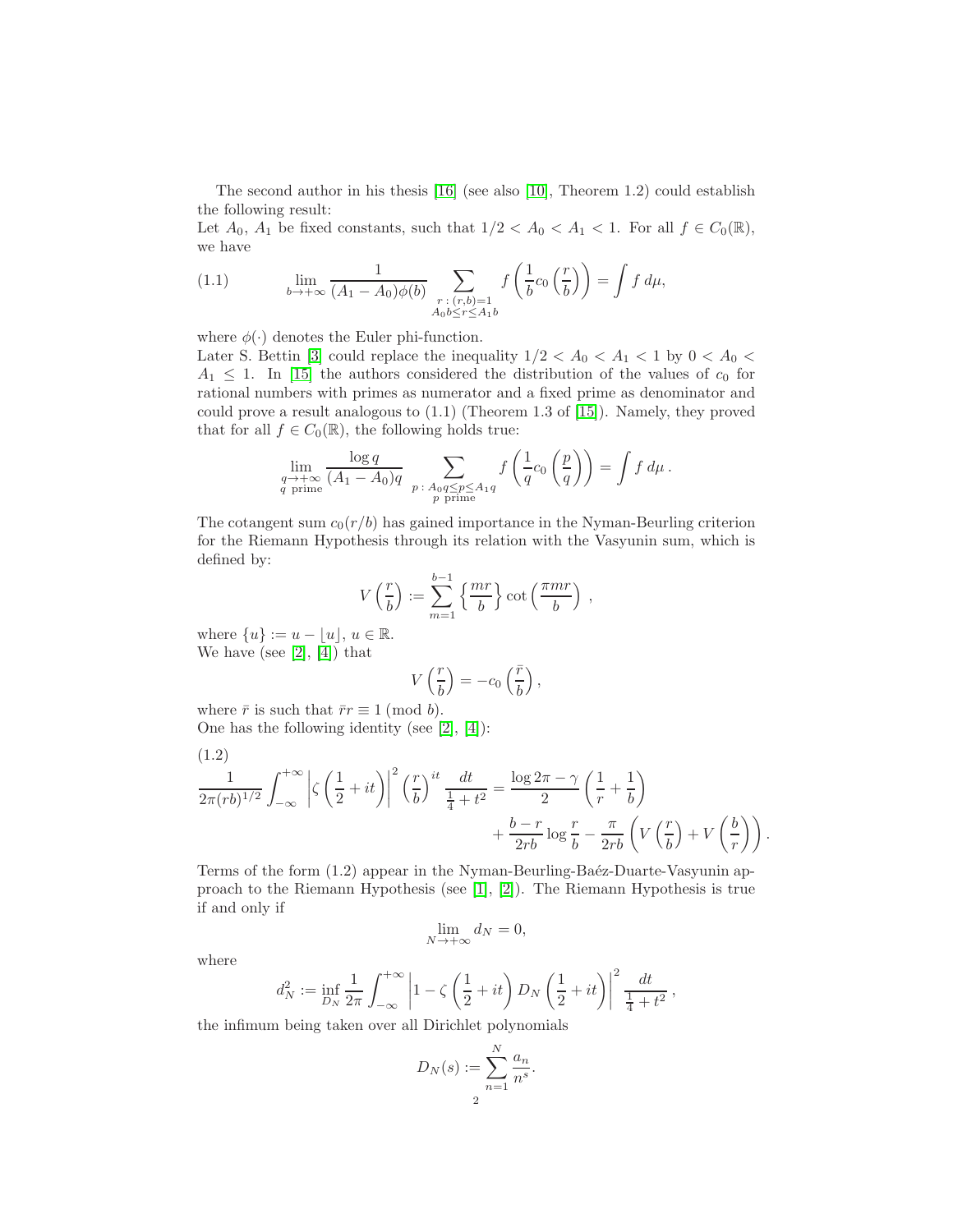In this paper we simultaneously consider the values of  $c_0$  for various shifts of the argument. We consider general numerators as well as prime numerators. For simplicity the denominator will be a fixed prime q. Our main results are the following:

<span id="page-2-0"></span>**Theorem 1.3.** Let  $A_0$ ,  $A_1$  be fixed constants, such that  $1/2 < A_0 < A_1 < 1$ . Let  $a_1, a_2, \ldots, a_L$  be distinct non-negative integers. Let  $f_1, f_2, \ldots, f_L \in C_0(\mathbb{R})$   $(L \in \mathbb{N})$ . Then we have:

(i)

$$
\lim_{\substack{q \to +\infty \\ q \text{ prime}}} \frac{1}{\phi(q)} \sum_{r \,:\, A_0 q \le r \le A_1 q} \frac{1}{(A_1 - A_0)^L} \prod_{l=1}^L f_l\left(c_0\left(\frac{r + a_l}{q}\right)\right) = \prod_{l=1}^L \left(\int f_l d\mu\right).
$$
\n(*ii*)

$$
\lim_{\substack{q \to +\infty \\ q \text{ prime}}} \frac{\log q}{q} \sum_{\substack{p \colon A_0 q \leq p \leq A_1 q \\ p \text{ prime}}} \frac{1}{(A_1 - A_0)^L} \prod_{l=1}^L f_l\left(c_0\left(\frac{p + a_l}{q}\right)\right) = \prod_{l=1}^L \left(\int f_l d\mu\right).
$$

The proof of (ii) can be obtained from the proof of (i) by only minor changes. We give only a detailed proof of (i) and sketch the changes needed for the proof of (ii).

## 2. Outline of the proof

Several fundamental ideas already appear in the paper [\[10\]](#page-13-0) and in the thesis [\[16\]](#page-13-6). The key to the treatment of the sum  $c_0(r/q)$  lies in its relation to the sum

$$
Q\left(\frac{r}{q}\right) := \sum_{m=1}^{q-1} \cot\left(\frac{\pi mr}{q}\right) \left\lfloor \frac{mr}{q} \right\rfloor.
$$

The second author in his thesis [\[16\]](#page-13-6) established the following (see also Proposition 1.8 of [\[10\]](#page-13-0)):

(2.1) 
$$
c_0 \left(\frac{r}{q}\right) = \frac{1}{r} c_0 \left(\frac{1}{q}\right) - \frac{1}{r} Q\left(\frac{r}{q}\right).
$$

We now have to consider simultaneously the values

$$
f_1\left(Q\left(\frac{r+a_1}{q}\right)\right),\ldots,f_L\left(Q\left(\frac{r+a_L}{q}\right)\right).
$$

By the Weierstrass approximation theorem this question may be reduced to the study of the joint distribution of the products

(2.2) 
$$
\prod(k_1,\ldots,k_L) := Q\left(\frac{r+a_1}{q}\right)^{k_1}\cdots Q\left(\frac{r+a_L}{q}\right)^{k_L}
$$

for L-tuplets  $(k_1, \ldots, k_L)$  of non-negative integers.

In a similar fashion as in the previous papers, we shall break up the range of summation into subintervals in which

$$
\left\lfloor \frac{(r+a_l)m}{q} \right\rfloor
$$

assumes constant values.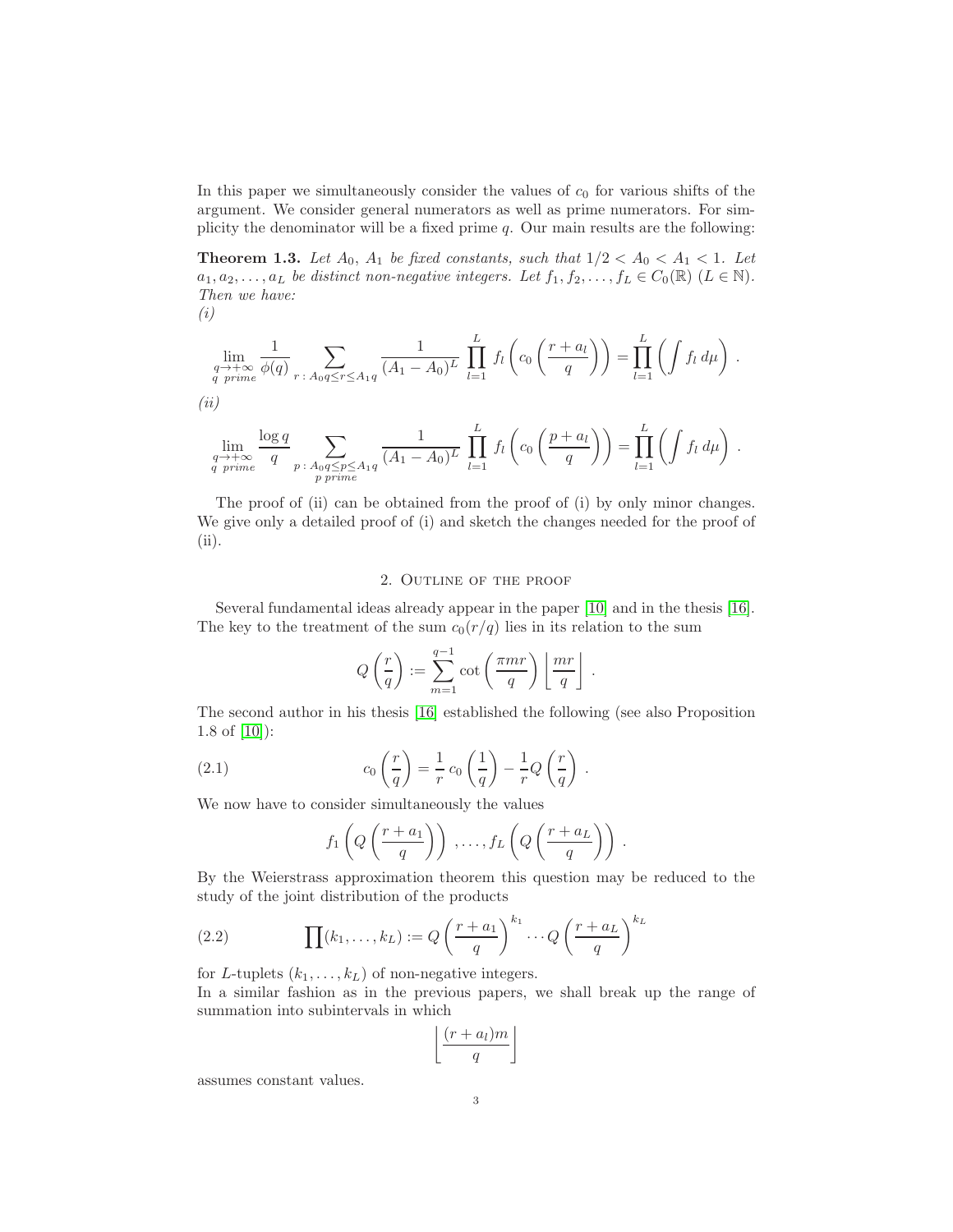Definition 2.1. For  $j \in \mathbb{N}$ ,  $l \in \{1, ..., L\}$  we set:

$$
S_j^{(l)} := \{(r+a_l)m \, : \, qj \le (r+a_l)m < q(j+1)\}
$$

and write

$$
S_j^{(l)} := \{qj + s_j^{(l)}, qj + s_j^{(l)} + (r + a_l), \dots, qj + s_j^{(l)} + (r + a_l)d_j^{(l)}\}.
$$

We also define  $t_j^{(l)}$  by

$$
qj + s_j^{(l)} + d_j^{(l)}(r + a_l) + t_j^{(l)} := q(j + 1).
$$

In [\[10\]](#page-13-0) and [\[15\]](#page-13-8) the map

$$
j \longrightarrow s_j
$$

and its inverse

$$
s\longrightarrow j(s)
$$

were very important.

They are now replaced by L maps

$$
j \longrightarrow s_j^{(l)} \quad (1 \le l \le L)
$$

and their inverses

$$
s \longrightarrow j_l(s)
$$

We also have  $L$  pairs of congruences

(2.2) 
$$
s_j^{(l)} \equiv -qj \pmod{(r+a_l)}
$$
 and  $t_j^{(l)} \equiv q(j+1) \pmod{(r+a_l)}$ .

Each of the sums

$$
Q\left(\frac{r+a_l}{q}\right)
$$

is dominated by small values of  $s_i^{(l)}$  $j^{(l)}$  and  $t_j^{(l)}$  because of the poles of the function  $\cot(\pi x)$  at  $x = 0$  and  $x = 1$ . We denote this partial sum by

$$
Q_0\left(\frac{r+a_l}{q}\right)
$$

and thus we obtain the decomposition

$$
Q\left(\frac{r+a_l}{q}\right) = Q_0\left(\frac{r+a_l}{q}\right) + Q_1\left(\frac{r+a_l}{q}\right).
$$

The function  $cot(\pi x)$  is antisymmetric

$$
\cot(\pi(1-x))=-\cot(\pi x).
$$

Therefore there will be considerable cancellation in the sums

$$
Q_1\left(\frac{r+a_l}{q}\right)\,,
$$

which thus will be small.

By the binomial theorem the products

$$
\prod (k_1,\ldots,k_L)
$$

in (2.1) will be linear combinations of products of the form

(2.3) 
$$
Q_{\epsilon_1} \left(\frac{r + a_{l_1}}{q}\right)^{h_1} \cdots Q_{\epsilon_M} \left(\frac{r + a_{l_M}}{q}\right)^{h_M}
$$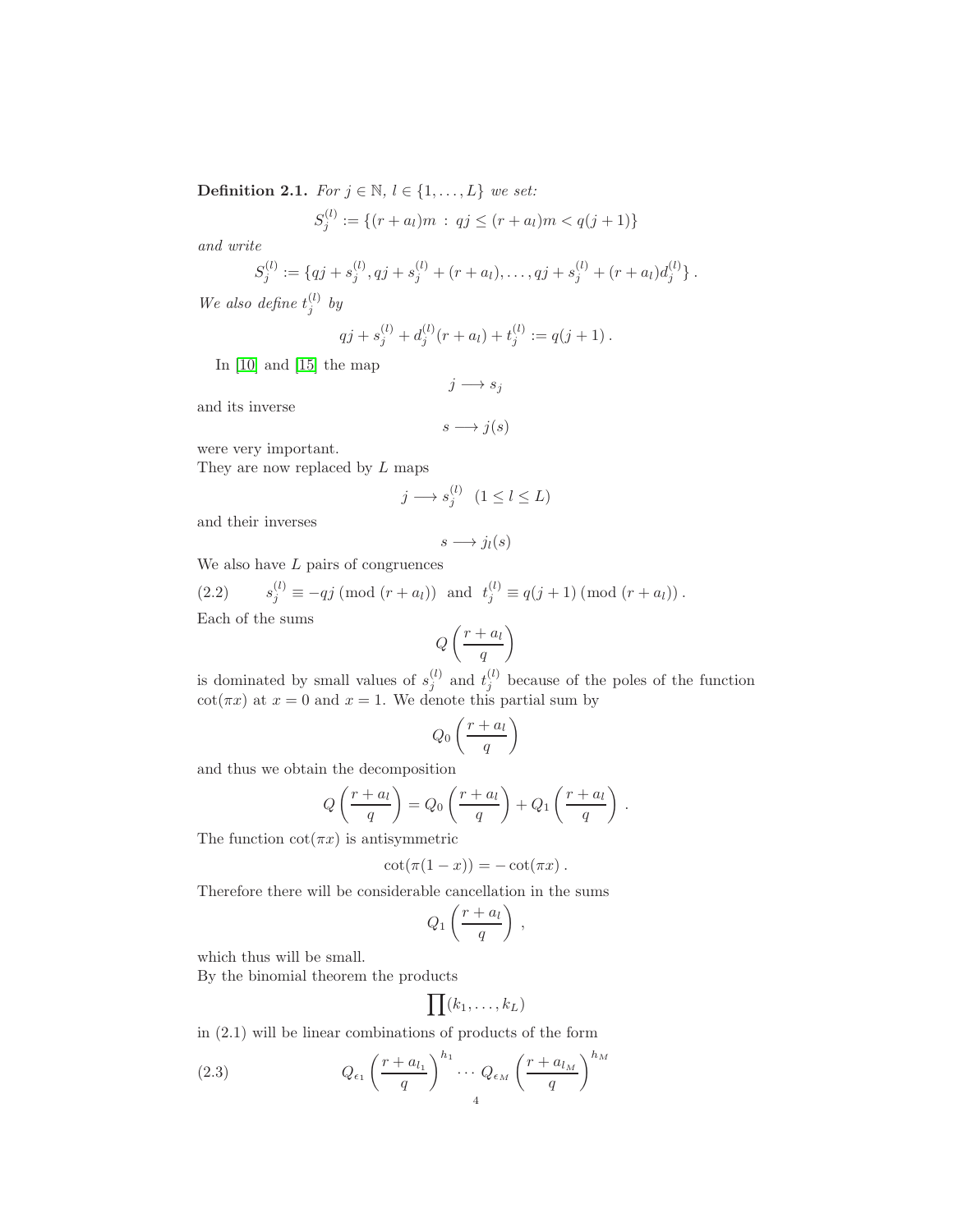with  $\epsilon_q \in \{0, 1\}$ .

We shall show that only the products with  $\epsilon_g = 0$  for  $1 \leq g \leq M$  will give a substantial contribution.

The asymptotic size of these products will be determined by localising the solutions of the congruences  $(2.2)$  simultaneously for all l. Whereas in [\[10\]](#page-13-0) Kloosterman sums could be used for this localisation, here we need results on more general exponential sums in finite fields, due to Bombieri [\[5\]](#page-13-12).

The contribution of the other products in (2.3) is small, since at least one  $\epsilon_g = 1$ . For the discussion of these factors

$$
Q_1\left(\frac{r+a_{l_g}}{q}\right)^{h_g}
$$

we can refer to results of [\[10\]](#page-13-0).

## 3. Exponential sums in finite fields

The next result is due to Bombieri [\[5\]](#page-13-12). We largely adopt the definitions and results of this paper.

**Definition 3.1.** Let p be a prime number,  $q = p^m$  be a prime power, k the finite field with q elements. Let  $X$  be a complete non-singular curve of genus  $g$ , defined over k.

Let  $R(x) \in k(x)$  be a rational function on X, satisfying the condition

(3.1) 
$$
R(x) \neq h^p - h \text{ for } h \in \bar{k}(x),
$$

 $\overline{k}$  being the algebraic closure of  $k$ .

We may identify  $R(x)$  with a rational map

$$
R\,:\,X\to A^1
$$

of X into the affine line  $A^1$  defined over k.

Let  $X_m$  be the set of points of X defined over  $F_{q^m}$  (the field of  $q^m$  elements), thus we may speak about the value of the function  $R(x)$  at a point x of the curve X. Let

$$
S_m(R, X) := \sum_{x \in X_m} e\left(\frac{\sigma R(x)}{q^m}\right) ,
$$

where  $\sigma$  is the absolute trace from  $F_{q^m}$  to k.

Lemma 3.2. We have

$$
|S_m(R, X)| \leq (d_1^2 + 2d_1d_2 - 3d_1)(\sqrt{q})^m + d_1^2.
$$

*Proof.* This is Theorem 6 of [\[5\]](#page-13-12).

We now have the following Corollary:

<span id="page-4-0"></span>**Lemma 3.3.** Let q be a prime number. Let  $a_1, \ldots, a_L$  be distinct non-negative integers,  $n, m_1, \ldots, m_L$  integers not all 0,

$$
R(x) = nx + \frac{m_1}{x + a_1} + \dots + \frac{m_L}{x + a_L} \, .
$$

Then we have:

$$
\sum_{\substack{x=1 \ x \neq -a_l, \ 1 \leq l \leq L}}^{q-1} e\left(\frac{R(x)}{q}\right) = O(q^{1/2}).
$$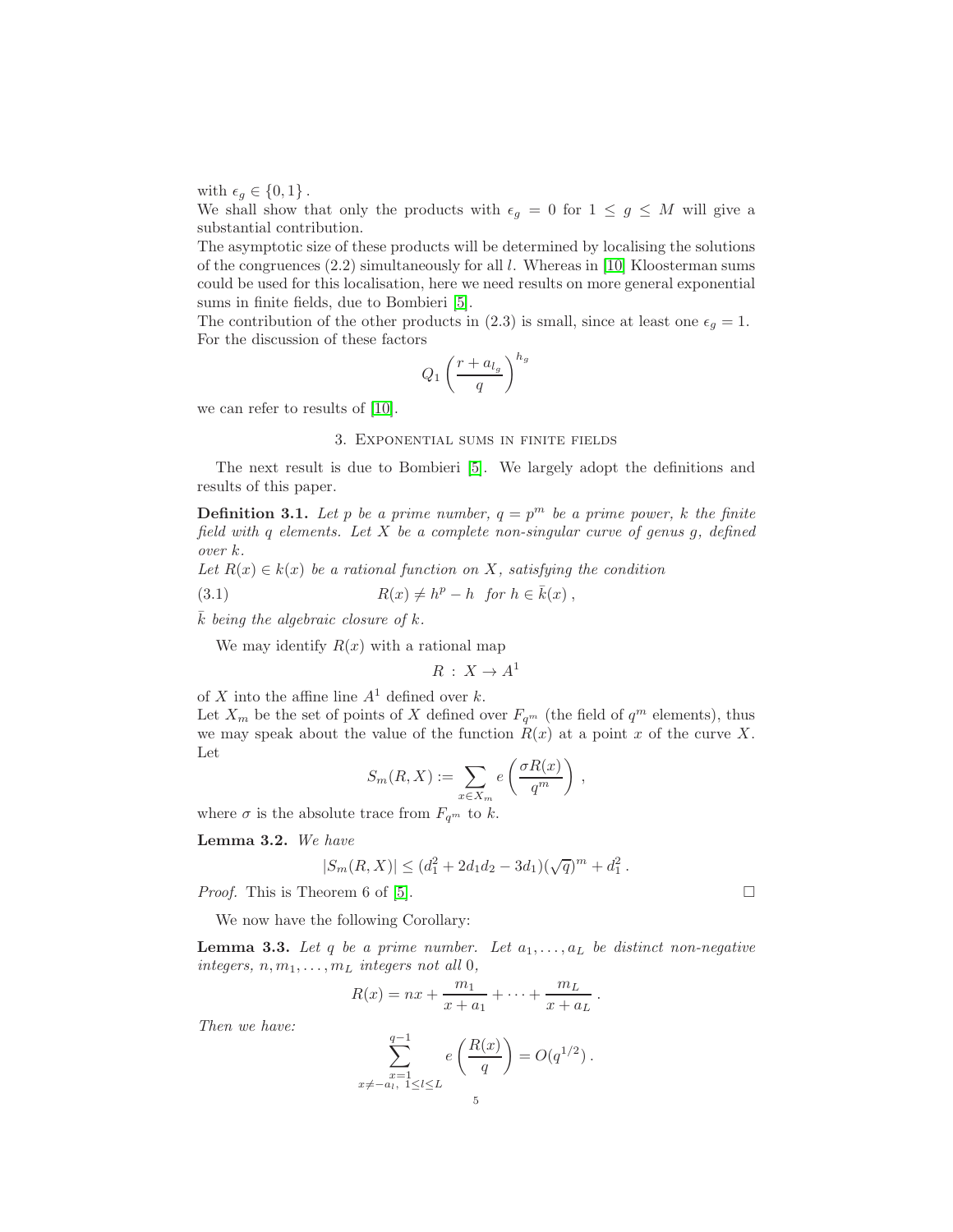The constant implied by the O-symbol may depend on L.

<span id="page-5-1"></span>**Lemma 3.4.** Let  $\mathbb{F}_r$  be the finite field with r elements and  $\psi$  be a non-trivial additive character over  $\mathbb{F}_r$ , f a rational function of the form

$$
f(x) = \frac{P(x)}{Q(x)},
$$

P and Q relatively prime monic polynomials,

$$
S(f;r,x):=\sum_{p\leq x}\psi(f(p))\ .
$$

(p denotes the p-fold sum of the element 1 in  $\mathbb{F}_r$ ). Then we have

$$
S(f; r, x) \ll r^{3/16 + \epsilon} x^{25/32}
$$
.

The implied constant depends only on  $\epsilon$  and the degrees of P and Q.

*Proof.* This is due to Fouvry and Michel [\[7\]](#page-13-13).  $\Box$ 

# 4. Localizations of the solutions of the congruences

<span id="page-5-0"></span>**Lemma 4.1.** Let q be prime. Let  $1/2 < A_0 < A_1 < 1$  and  $r \in \mathbb{N}$ . Let  $q^*(r; l)$  be defined by  $qq^*(r;l) \equiv 1 \pmod{(r+a_l)}$ . Let  $\alpha_1, \ldots, \alpha_L \in (0,1)$ ,  $\delta > 0$ , such that

$$
\alpha_l + \delta < 1 \text{ for } 1 \leq l \leq L \, .
$$

Then we have

$$
N(\alpha_1, \dots \alpha_L, \delta) := \left| \left\{ r : r \in \mathbb{N}, A_0 q \le r \le A_1 q, \alpha_l \le \frac{q^*(r;l)}{r} \le \alpha + \delta \right\} \right|
$$
  
=  $\delta^L(A_1 - A_0)q(1 + o(1)), q \to \infty.$ 

*Proof.* In the sequel we assume  $1 \leq l \leq L$ . We let  $(r + a_l)^*$  be determined by

$$
(r+a_l)(r+a_l)^* \equiv 1 \pmod{q} .
$$

The Diophantine equation

$$
qx + (r + a_l)y = 1
$$

has exactly one solution  $(x_{0,l} , y_{0,l})$  with

$$
-\left\lfloor \frac{r+a_l}{2} \right\rfloor < x_{0,l} \le \left\lfloor \frac{r+a_l}{2} \right\rfloor, -\left\lfloor \frac{q}{2} \right\rfloor < y_{0,l} \le \frac{q}{2}
$$

We have

(4.1) 
$$
q^*(r;l) \equiv x_{0,l} \; (\text{mod } (r+a_l)) \;,
$$

$$
(r+a_l)^* \equiv y_{0,l} \pmod{q} \, .
$$

Therefore, for  $\beta_l \in (-1/2, 1/2)$  and  $\delta > 0$  with

$$
\beta_l+\delta<\frac{1}{2} \ \ \text{and} \ \ \beta-\delta>-\frac{1}{2} \ \ \text{for} \ \ 1\leq l\leq L
$$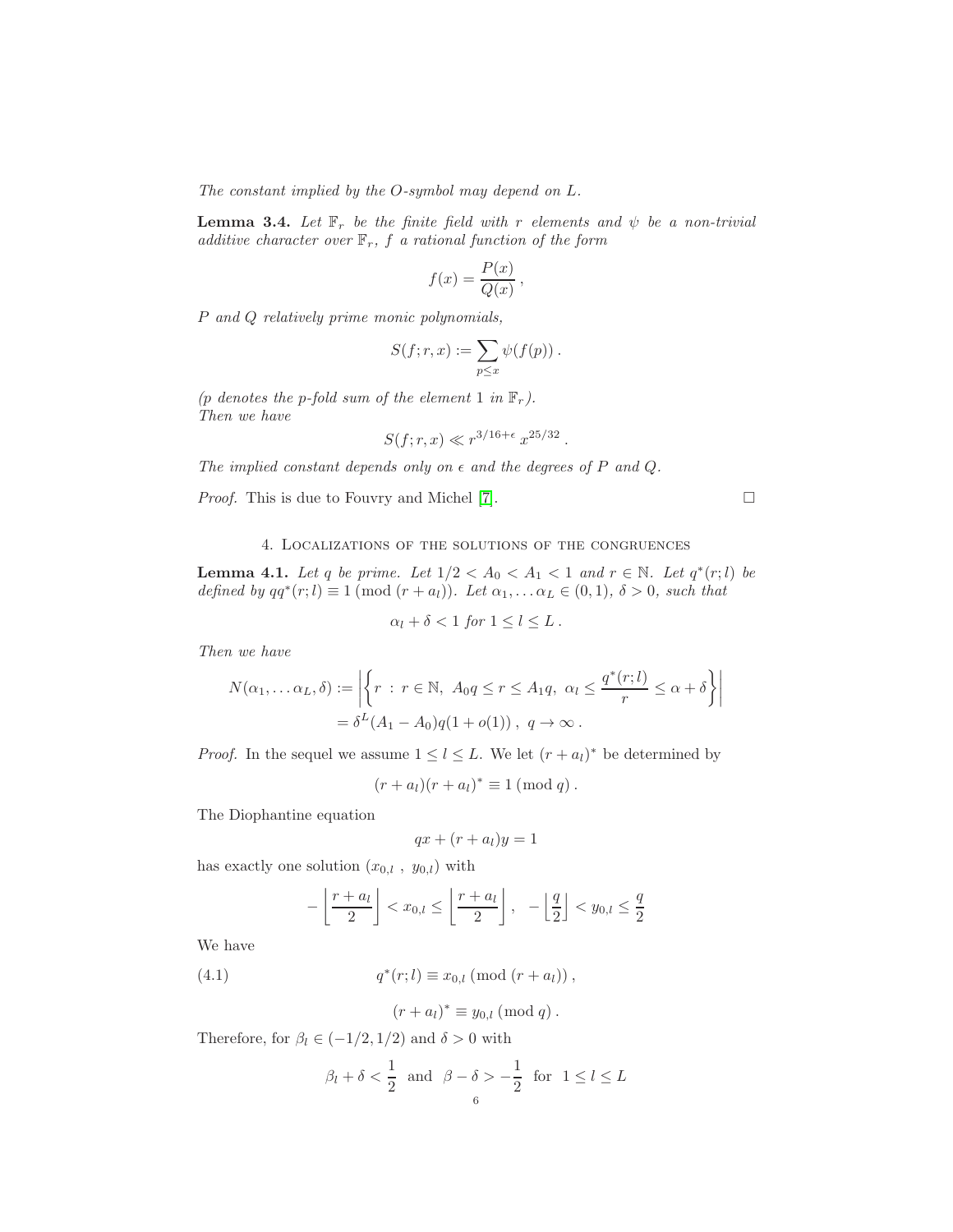we have

$$
(4.2) \quad \left| \left\{ r : A_0 q \le r \le A_1 q, \frac{y_{0,l}}{q} \in [\beta_l, \beta_l + \delta] \right\} \right|
$$
  
=  $\left| \left\{ r : A_0 q \le r \le A_1 q, \frac{x_{0,l}}{r} \in [-(\beta_l + \delta), -\beta_l] \right\} \right| + O(1)$   
=  $\left| \left\{ r : A_0 q \le r \le A_1 q, \frac{q^*(r,l)}{r} \pmod{1} \in [-(\beta_l + \delta), -\beta_l] \right\} \right| + O(1),$ 

where

$$
\frac{q^*(r,l)}{r} \ (\bmod\ 1) \in [-(\beta_l+\delta),-\beta_l]
$$

stands for

$$
\frac{q^*(r,l)}{r} \in \left\{ \begin{array}{ll} \left[ -(\beta_l + \delta), -\beta_l \right] + 1, & \text{if } \beta_l \ge 0, \\ \left[ -(\beta_l + \delta), -\beta_l \right], & \text{if } \beta_l < 0. \end{array} \right.
$$

Let  $\Delta > 0$ , such that  $\beta_l + \delta + \Delta \leq \frac{1}{2}$ ,  $0 \leq v_l \leq \Delta$ . We define the function

(4.3) 
$$
\chi_{1,l}(u,v) := \begin{cases} 1, & \text{if } u \in [\beta_l + \Delta - v, \ \beta_l + \delta - \Delta + v), \\ 0, & \text{otherwise.} \end{cases}
$$

and

(4.4) 
$$
\chi_{2,l}(u,v) := \begin{cases} 1, & \text{if } u \in [\beta_l - \Delta - v, \ \beta_l + \delta - \Delta - v), \\ 0, & \text{otherwise.} \end{cases}
$$

as well as the functions  $\lambda_{1,l}$ ,  $\lambda_{2,l}$  by

$$
\lambda_{i,l}(u) := \Delta^{-1} \int_0^{\Delta} \chi_{i,l}(u, v) dv
$$
 for  $i = 1, 2$ .

Let the function

(4.5) 
$$
\tilde{\chi}_l(r,\beta) := \begin{cases} 1, & \text{if } \frac{(r+a_l)^*}{q} \in [\beta_l, \beta_l + \delta], \\ 0, & \text{otherwise.} \end{cases}
$$

Since  $\lambda_{i,l}$  for  $i = 1, 2$  is obtained from  $\chi_{i,l}$  by averaging over r and since  $0 \leq$  $\chi_{i,l}(u, v) \leq 1$  it follows that  $0 \leq \lambda_{i,l}(u) \leq 1$  for  $i = 1, 2$ . From (4.3) we have

$$
\lambda_{1,l}\left(\frac{(r+a_l)^*}{q}\right)=0\,,\text{ if }\frac{(r+a_l)^*}{q}\not\in[\beta_l,\beta_l+\delta)\,.
$$

Similarly, from (4.4) we have

$$
\lambda_{2,l}\left(\frac{(r+a_l)^*}{q}\right)=1\,,\text{ if }\frac{(r+a_l)^*}{q}\not\in[\beta_l,\beta_l+\delta)\,.
$$

Thus we obtain

(4.6) 
$$
\lambda_{1,l}\left(\frac{(r+a_l)^*}{q}\right) \leq \tilde{\chi}_l(r,\beta) \leq \lambda_{2,l}\left(\frac{(r+a_l)^*}{q}\right).
$$

We have the Fourier expansion

$$
\lambda_{i,l}(u) = \sum_{n=-\infty}^{\infty} a_l(n)e(nu) .
$$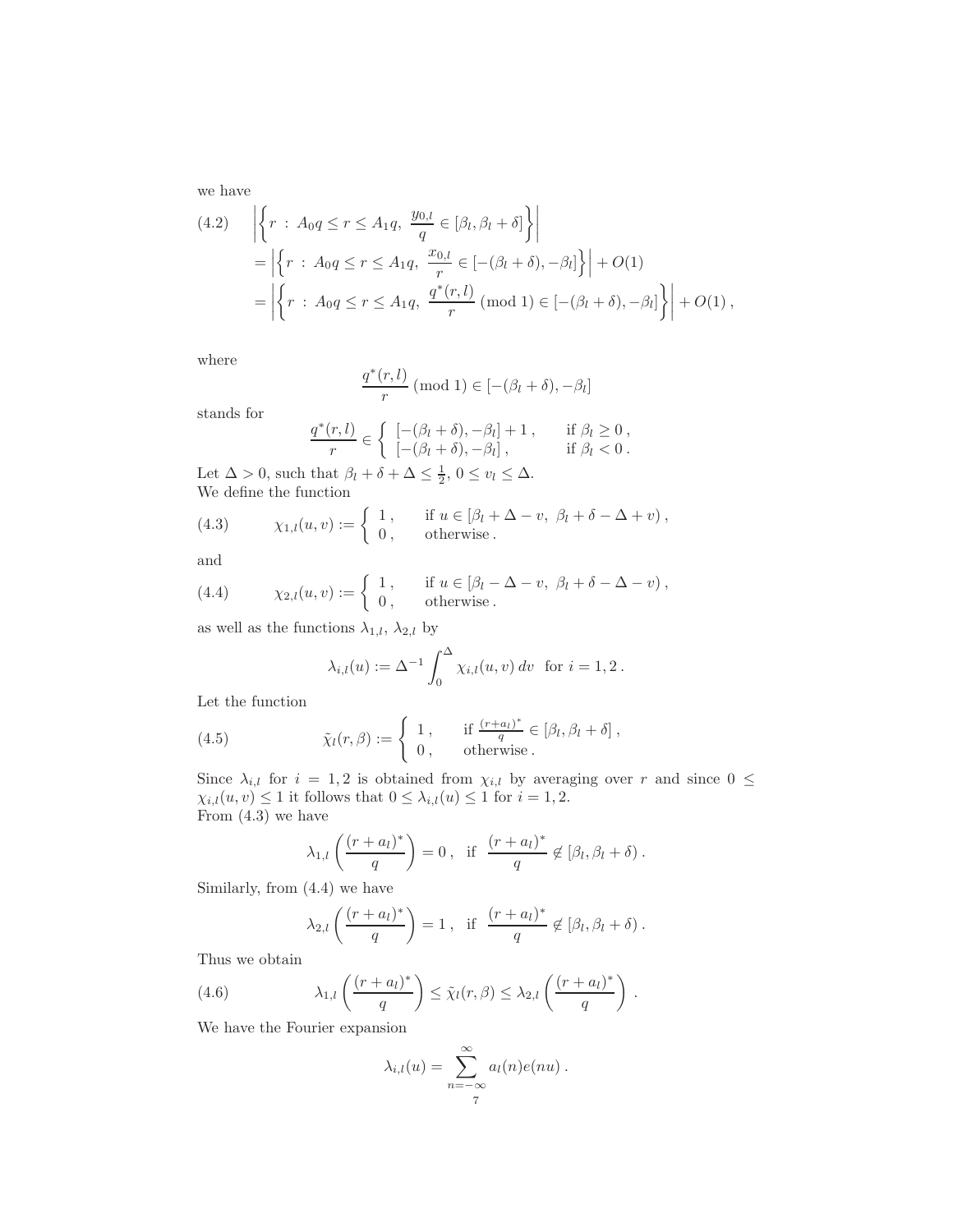The Fourier coefficients  $a_l(n)$  are computed as follows: For  $i = 1$ :

in.

$$
a_l(0) = \Delta^{-1} \int_0^{\Delta} \left( \int_{\beta_l - \Delta + v}^{\beta_l + \delta + \Delta - v} 1 \, du \right) \, dv = \delta + \Delta \,,
$$

as well as

$$
a_l(n) = \Delta^{-1} \int_0^{\Delta} \left( \int_{\beta_l - \Delta + v}^{\beta_l + \delta + \Delta - v} e(-nu) \, du \right) \, dv
$$
  
= 
$$
\Delta^{-1} \int_0^{\Delta} - \frac{1}{2\pi in} (e(-n(\beta_l + \delta + \Delta - v)) - e(-n(\beta_l - \Delta + v))) \, dv
$$
  
= 
$$
-\frac{1}{4\pi^2 n^2} \Delta^{-1} (e(-n(\beta_l + \delta)) - e(-n(\beta_l + \delta + \Delta)) - e(-n\beta_l) + e(-n(\beta_l - \Delta))).
$$

From the above and an analogous computation, for  $i = 2$  we obtain

 $a_l(0) = \delta + R_{1,l}$ , where  $|R_{1,l}| \leq \Delta$ 

and

(4.7) 
$$
a_l(n) = \begin{cases} O(\Delta), & \text{if } |n| \leq \Delta^{-1}, \\ O(\Delta^{-1}n^2), & \text{if } |n| > \Delta^{-1}. \end{cases}
$$

Let  $\Delta_1>0,$  such that  $A_0-\Delta_1>1/2,$   $A_1+\Delta_1<1$  and  $0\leq v\leq \Delta_1.$ We define the functions

(4.8) 
$$
\chi_3(u, v) := \begin{cases} 1, & \text{if } u \in [A_0 + v - \Delta_1, A_1 - v + \Delta_1], \\ 0, & \text{otherwise.} \end{cases}
$$

and

(4.9) 
$$
\chi_4(u, v) := \begin{cases} 1, & \text{if } u \in [A_0 + \Delta_1 - v, A_1 + \Delta_1 + v], \\ 0, & \text{otherwise.} \end{cases}
$$

as well as the functions  $\lambda_3, \lambda_4$  by

$$
\lambda_i(u) := \Delta_1^{-1} \int_0^{\Delta_1} \chi_i(u, v) dv
$$
 for  $i = 3, 4$ 

Let the function

(4.10) 
$$
\chi^*(r,\beta) := \begin{cases} 1, & \text{if } A_0 \leq \frac{r}{q} \leq A_1, \\ 0, & \text{otherwise.} \end{cases}
$$

Since  $\lambda_i$  for  $i = 3, 4$  is obtained from  $\chi_i$  by averaging over r and since

$$
0 \le \chi_i(u, v) \le 1 \quad \text{for } i = 3, 4
$$

we obtain  $0 \leq \lambda_i(u) \leq 1$  for  $i = 3, 4$ . From the above and an analogous computation, for  $i = 1, 2$  we obtain

$$
a_l(0) = \delta + R_{1,l}
$$
, where  $|R_{1,l}| \leq \Delta$ 

and

(4.7) 
$$
a_l(n) := \begin{cases} O(\Delta), & \text{if } |n| \leq \Delta^{-1}, \\ O(\Delta^{-1} n^2), & \text{if } |n| > \Delta^{-1}. \end{cases}
$$

Let  $\Delta_1 > 0$ , such that  $A_0 - \Delta_1 > 1/2$ ,  $A_1 + \Delta_1 < 1$  and  $0 \le v \le \Delta_1$ . We define the functions

(4.8) 
$$
\chi_3(u, v) := \begin{cases} 1, & \text{if } u \in [A_0 + v - \Delta_1, A_1 - v + \Delta_1], \\ 0, & \text{otherwise.} \end{cases}
$$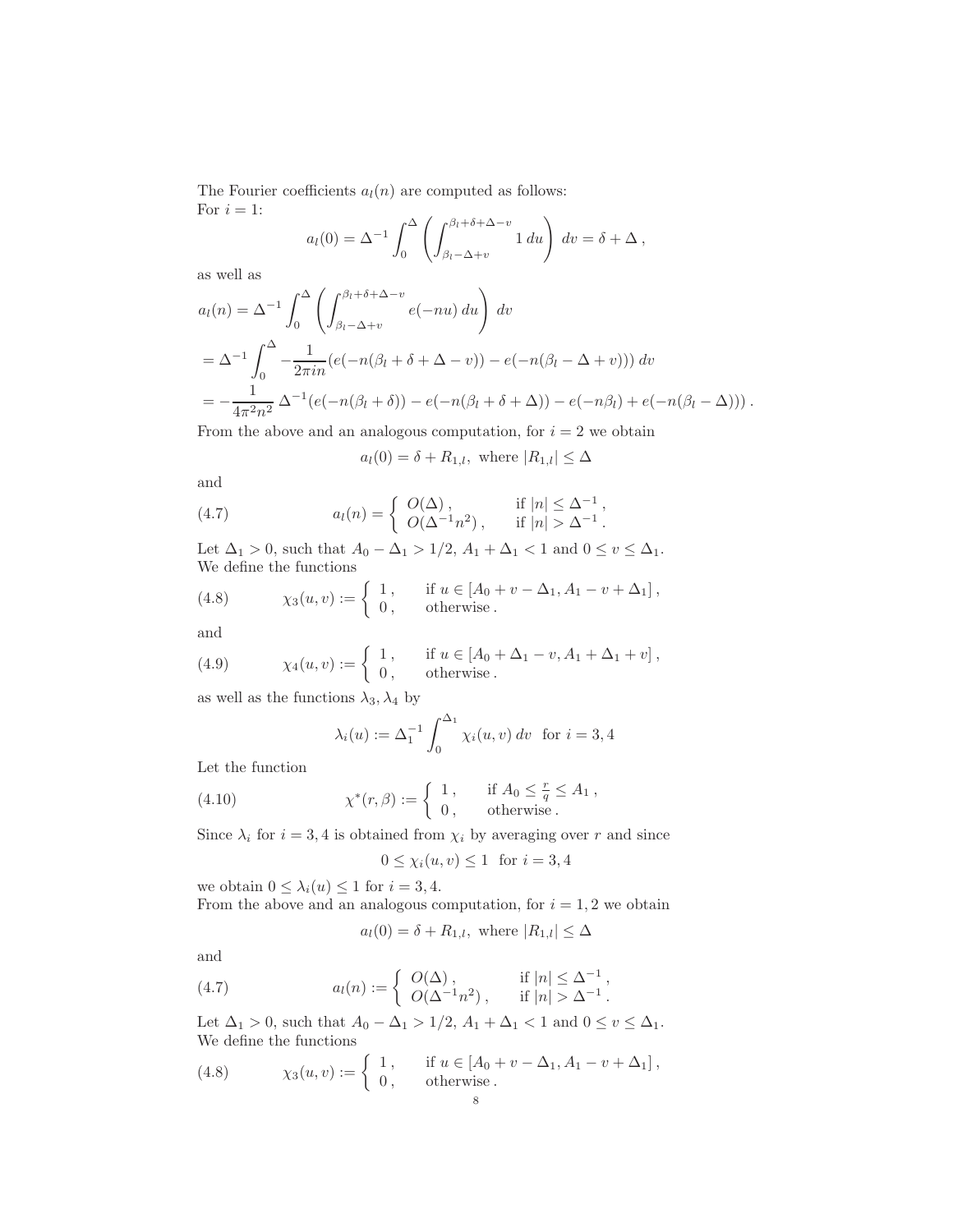and

(4.9) 
$$
\chi_4(u,v) := \begin{cases} 1, & \text{if } u \in [A_0 + \Delta_1 - v, A_1 + \Delta_1 + v], \\ 0, & \text{otherwise.} \end{cases}
$$

as well as the functions  $\lambda_3, \lambda_4$  by

$$
\lambda_i(u) := \Delta_1^{-1} \int_0^{\Delta_1} \chi_i(u, v) dv
$$
 for  $i = 3, 4$ .

Let the function

(4.10) 
$$
\chi^*(r,\beta) := \begin{cases} 1, & \text{if } A_0 \leq \frac{r}{q} \leq A_1, \\ 0, & \text{otherwise.} \end{cases}
$$

Since  $\lambda_i$  for  $i = 3, 4$  is obtained from  $\chi_i$  by averaging over v and since

$$
0 \le \chi_i(u, v) \le 1 \quad \text{for } i = 3, 4
$$

we obtain

$$
0 \leq \lambda_i(u) \leq 1 \text{ for } i = 3, 4.
$$

From (4.8) we have

$$
\lambda_3\left(\frac{r}{q}\right) = 0 \,, \text{ if } \frac{r}{q} \notin (A_0, A_1) \,.
$$

From (4.9) we have

$$
\lambda_3\left(\frac{r}{q}\right) = 1\,,\ \ \text{if } \frac{r}{q} \in (A_0, A_1)\,.
$$

Therefore, we obtain

(4.11) 
$$
\lambda_3\left(\frac{r}{q}\right) \leq \chi^*(r,\beta) \leq \lambda_4\left(\frac{r}{q}\right).
$$

By an analogous computation as for  $\lambda_1, \lambda_2$  we obtain the Fourier expansions

$$
\lambda_i(u) = \sum_{n = -\infty}^{\infty} c(n)e(nu), \text{ for } i = 3, 4,
$$

with  $c(0) = A_1 - A_0 + R_2$ , where  $|R_2| \leq \Delta_1$  and

(4.12) 
$$
c(n) := \begin{cases} O(1), & \text{if } |n| \leq \Delta_1^{-1}, \\ O(\Delta_1^{-1} n^{-2}), & \text{if } |n| > \Delta_1^{-1}. \end{cases}
$$

From (4.2), (4.5), (4.6), (4.10) and (4.11), setting  $\beta = -\alpha$ , we get the following

(4.13) 
$$
\sum_{1 \leq r \leq q-1} \left( \prod_{l=1}^{L} \lambda_{1,l} \left( \frac{(r+a_l)^*}{q} \right) \right) \lambda_3 \left( \frac{r}{q} \right)
$$

$$
\leq N(\alpha_1, \dots, \alpha_L, \delta) \leq \sum_{1 \leq r \leq q-1} \left( \prod_{l=1}^{L} \lambda_{2,l} \left( \frac{(r+a_l)^*}{q} \right) \right) \lambda_4 \left( \frac{r}{q} \right).
$$

We obtain

(4.14) 
$$
\sum_{1 \leq r \leq q-1} \left( \prod_{l=1}^{L} \lambda_{1,l} \left( \frac{(r+a_l)^*}{q} \right) \right) \lambda_3 \left( \frac{r}{q} \right)
$$

$$
= \sum_{m_1, \dots, m_L, n=-\infty}^{\infty} a(m_1) a(m_2) \cdots a(m_L) c(n) E(n, m_1, \dots, m_L, q),
$$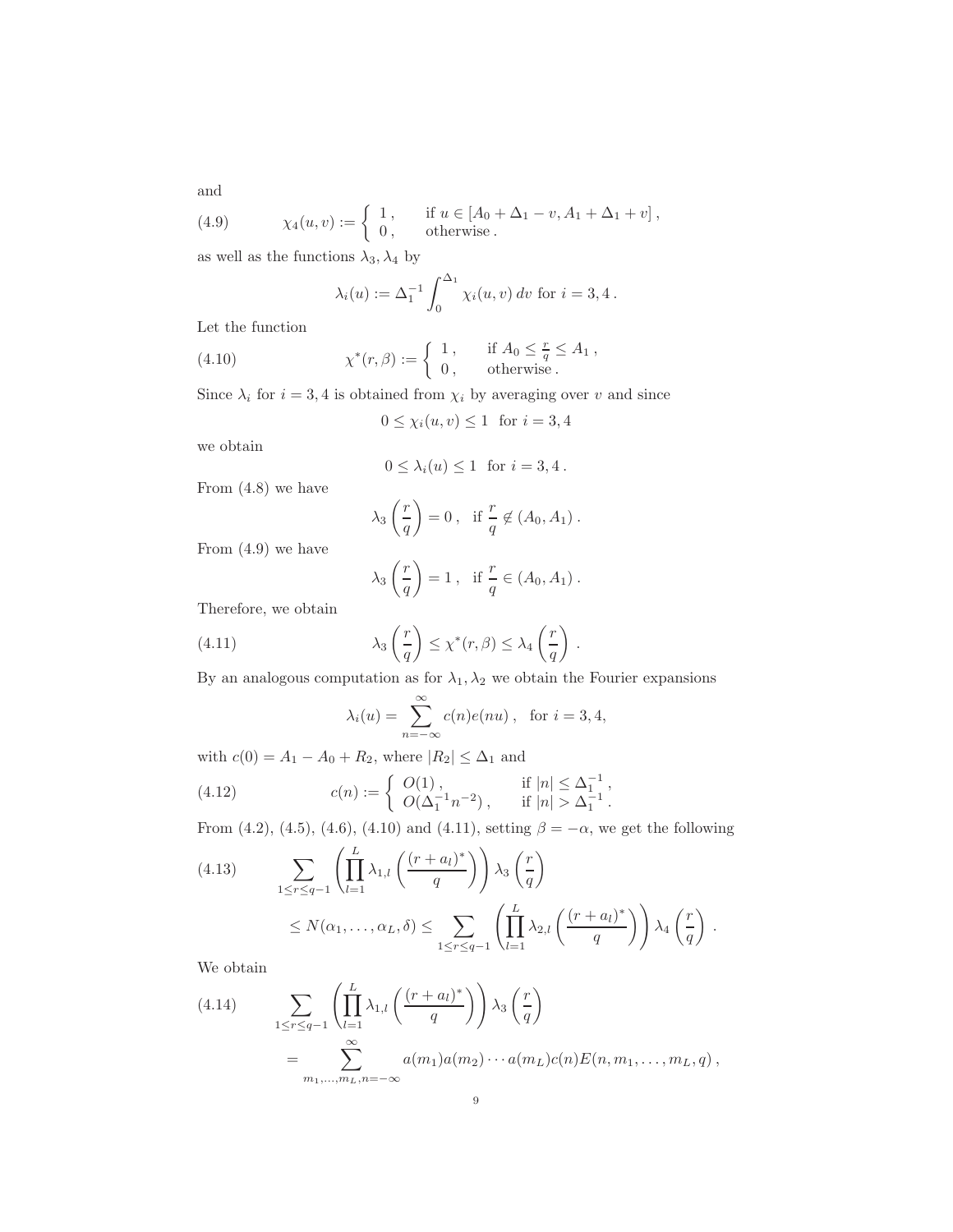with

$$
E(n, m_1, \ldots, m_L, q) := \sum_{1 \leq r \leq q-1} e\left(\frac{nr + m_1(r + a_1)^* + \cdots + m_L(r + a_L)^*}{q}\right).
$$

For  $(n, m_1, ..., m_L) \neq (0, 0, ..., 0)$  we estimate  $E(n, m_1, ..., m_L, q)$  by Lemma [3.3](#page-4-0) and obtain

$$
E(n, m_1, \ldots, m_L, q) = O(q^{1/2}).
$$

From  $(4.14)$  we get:

$$
(4.15) \sum_{1 \le r \le q-1} \left( \prod_{l=1}^{L} \lambda_{1,l} \left( \frac{(r+a_l)^*}{q} \right) \right) \lambda_3 \left( \frac{r}{q} \right) = (\delta + R_1)^L (A_1 - A_0 + R_2) q + o(q),
$$

for  $|R_1| \leq \Delta$  and  $|R_2| \leq \Delta$ . The same computation also gives:

$$
(4.16)\sum_{1 \leq r \leq q-1} \left( \prod_{l=1}^{L} \lambda_{2,l} \left( \frac{(r+a_l)^*}{q} \right) \right) \lambda_4 \left( \frac{r}{q} \right) = (\delta + R_1)^L (A_1 - A_0 + R_2) q + o(q).
$$

Since  $\Delta$  and  $\Delta_1$  can be chosen to be arbitrarily small, it follows that (4.15) and  $(4.16)$  imply Lemma [4.1.](#page-5-0)

## 5. DECOMPOSITION OF THE SUMS  $Q$

We start from the decompositions

$$
Q\left(\frac{r+a_l}{q}\right) = \sum_{j=1}^{r-1} j \sum_{h=0}^{d_j} \cot\left(\pi \frac{s_j^{(l)} + hr}{q}\right).
$$

We further decompose  $Q\left(\frac{r+a_l}{q}\right)$  as in the following definition:

# Definition 5.1.

(5.1) 
$$
Q\left(\frac{r+a_l}{q}\right) := Q_0\left(\frac{r+a_l}{q}\right) + Q_1\left(\frac{r+a_l}{q}\right)
$$

with

$$
Q_0\left(\frac{r+a_l}{q}\right) := \sum_{j=1}^{q-1} * j \sum_{h=0}^{d_j^{(l)}} \cot\left(\pi \frac{s_j^{(l)} + hr}{q}\right)
$$

where  $\sum_{j=1}^{q-1}$  \* means that the sum is extended over all values of j, for which

$$
\left\{\frac{\theta jq}{r+a_j}\right\} \le q^{-1}2^{m_1}
$$

for either  $\theta = 1$  or  $\theta = -1$ ,

$$
Q_1\left(\frac{r+a_l}{q}\right) = Q\left(\frac{r+a_l}{q}\right) - Q_0\left(\frac{r+a_l}{q}\right) ,
$$

 $m_1$  is a fixed positive integer.

(For the conclusion of the proof we let  $m_1 \to \infty$ ). The size of  $Q\left(\frac{r+a_l}{q}\right)$  and also of  $c_0\left(\frac{r+a_l}{q}\right)$  is essentially determined by  $Q_0$ , since  $Q_1$  is small, as we shall see in Section 7.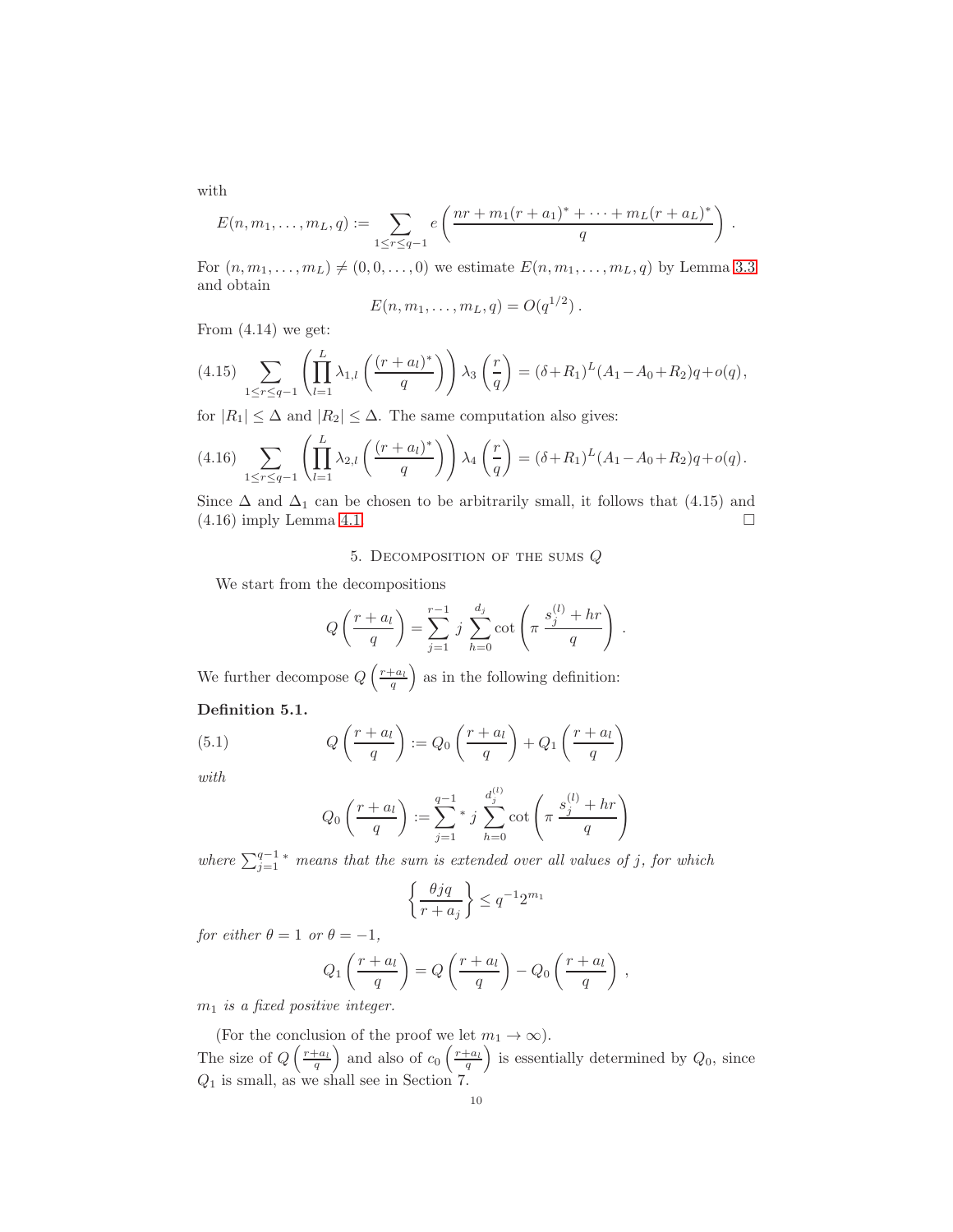6. COMPARISON OF  $Q_0$  and  $g$ 

**Definition 6.1.** Let  $A_0q \le r \le A_1q$ . We set

$$
\alpha^{(l)} := \alpha^{(l)}(r, q) = \frac{q_l^*}{r + a_l} \,,
$$

where

$$
q_l^* q \equiv 1 \ (\text{mod } (r + a_l)),
$$

$$
g(\alpha; m_1) := \sum_{s=1}^{2^{m_1}} \frac{1 - 2\{s\alpha\}}{s},
$$

$$
Q(r, q, m_1, l) := \frac{rq}{\pi} g(\alpha^{(l)}; m_1).
$$

The next lemma shows, that  $Q_0\left(\frac{r+a_l}{q}\right)$  is well approximated by  $Q(r, q, m_1, l)$ .

## <span id="page-10-2"></span>Lemma 6.2.

$$
Q_0\left(\frac{r+a_l}{q}\right) = Q(r, q, m_1, l) + O(q2^{m_1}).
$$

Proof. This follows from the result in the thesis of the second author [\[16\]](#page-13-6) and in the paper [\[10\]](#page-13-0), step 1 of the proof of Theorem 4.15, if r is replaced by  $r + a_l$ .  $\Box$ 

7. THE ESTIMATE OF 
$$
Q_1(p/q)
$$

<span id="page-10-0"></span>Lemma 7.1. We have

$$
Q_1\left(\frac{r+a_l}{q}\right) = O(q^2 2^{-m_1}).
$$

Proof. From the formula (4.113) of [\[10\]](#page-13-0) we have

$$
Q_1\left(\frac{r}{q}\right) = O(q^2 2^{-m_1}).
$$

Lemma [7.1](#page-10-0) follows, if we replace r by  $r + a_l$ . .

8. THE JOINT MOMENTS OF THE SUMS  $Q(r, q, m_1, l)$  and  $c_0\left(\frac{r+a_l}{q}\right)$ 

<span id="page-10-1"></span>Lemma 8.1. We have

$$
\lim_{\substack{q \to \infty \\ q \text{ prime}}} (A_1 - A_0)^{-L} q^{-L} \prod_{l=1}^L Q(r, q, m_1, l)^{k_l} = \prod_{l=1}^L \left( \int_0^1 g(\alpha, m_1)^{k_l} d\alpha \right).
$$

*Proof.* We choose a partition  $P$  of the interval  $[0, 1]$ :

(8.1)  $0 = \alpha_0 < \alpha_1 < \cdots < \alpha_{n-1} < \alpha_n = 1$ 

and consider upper and lower Riemann sums of the L-dimensional Riemann integral

$$
I := \int_0^1 \cdots \int_0^1 g(x^{(1)}, m_1)^{k_1} \cdots g(x^{(L)}, m_1)^{k_L} dx^{(1)} \cdots dx^{(L)},
$$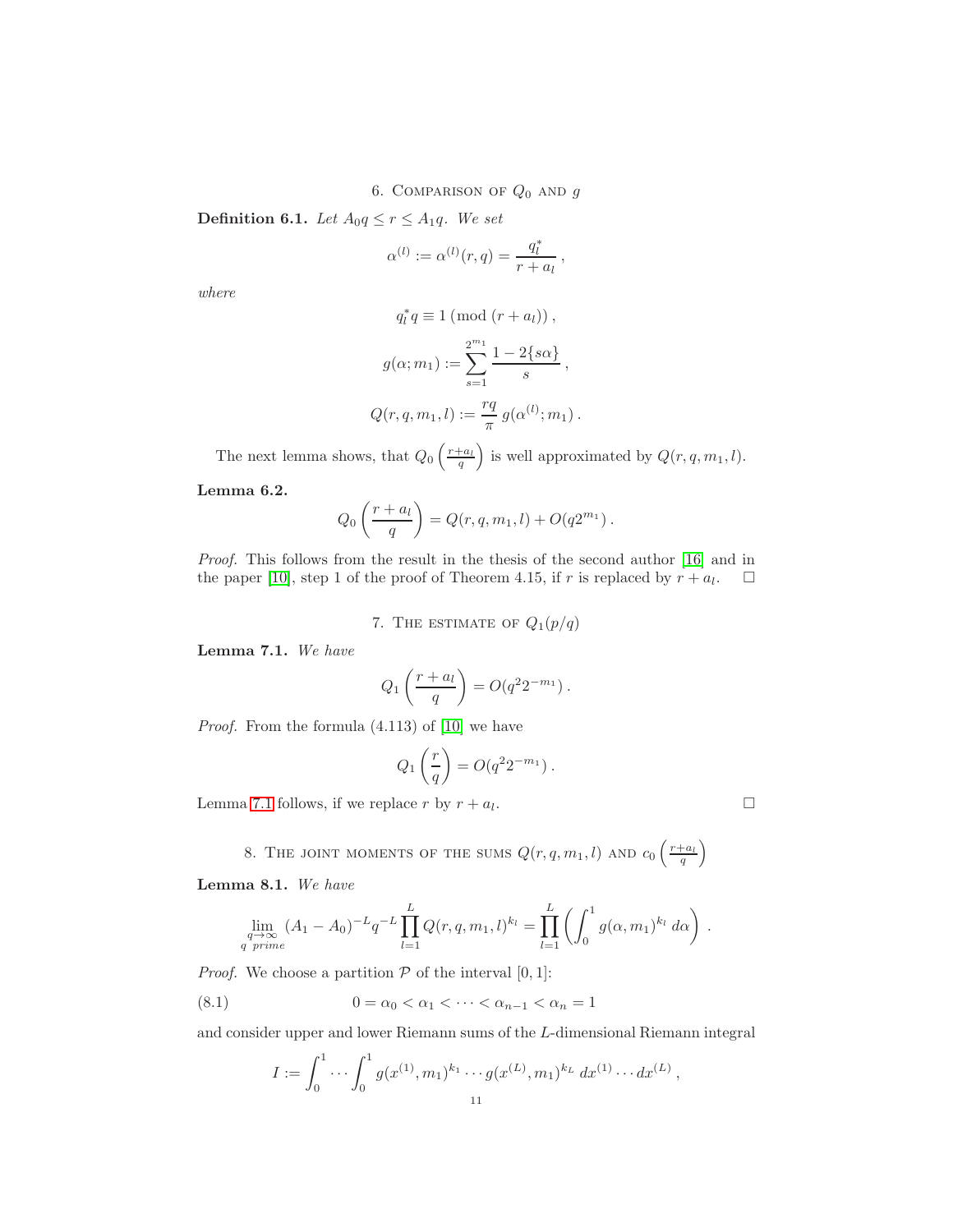the upper sum

$$
\mathcal{U}\left(g(x^{(1)},m_1)^{k_1},\ldots,g(x^{(L)},m_1)^{k_L};\mathcal{P}\right)
$$
  
\n
$$
:=\sum_{i_1=0}^{n-1}\cdots\sum_{i_L=0}^{n-1}\sup_{(\alpha^{(i_1)},\ldots,\alpha^{(i_L)}\in X_{l=1}^L[\alpha_{i_l},\alpha_{i_l+1}]} \left(g(\alpha^{(i_1)},m_1)^{k_1}\cdots g(\alpha^{(i_L)},m_1)^{k_L}\right)
$$
  
\n
$$
\times\prod_{l=1}^L(\alpha_{i_l+1}-\alpha_{i_l})
$$

and the lower sum

$$
\mathcal{L}\left(g(x^{(1)},m_1)^{k_1},\ldots,g(x^{(L)},m_1)^{k_L};\mathcal{P}\right)
$$
  
\n
$$
:=\sum_{i_1=0}^{n-1}\cdots\sum_{i_L=0}^{n-1}\inf_{(\alpha^{(i_1)},\ldots,\alpha^{(i_L)}\in X_{l=1}^L[\alpha_{i_l},\alpha_{i_l+1}]}\left(g(\alpha^{(i_1)},m_1)^{k_1}\cdots g(\alpha^{(i_L)},m_1)^{k_L}\right)
$$
  
\n
$$
\times\prod_{l=1}^L(a_{i_l+1}-\alpha_{i_l})
$$

The function  $g(x, m_1)$  is piecewise linear. Therefore the integral I exists. It is well known from the Theory of the Riemann-integral, that for given  $\epsilon > 0$  there is a partition  $\mathcal{P}_{\epsilon}$  of the form  $(8.1)$ , such that

(8.2) 
$$
\mathcal{L} \leq \prod_{l=1}^L \left( \int_0^1 g(x, m_1)^{k_l} dx \right) \leq \mathcal{U} \leq \mathcal{L} + \epsilon.
$$

We now let

$$
N_{i_1,\dots,i_L} := \left| \left\{ r : A_0 q \le r \le A_1 q \,, \, \frac{q^*(r+a_l)}{r} \in [\alpha_{i_l}, \alpha_{i_l+1}) \text{ for } 1 \le l \le L \right\} \right| \, .
$$

By Lemma [4.1](#page-5-0) we have

$$
N_{i_1,\dots,i_L} = \delta^L(A_1 - A_0)q(1 + o(1)).
$$

From the asymptotics

$$
\cot\left(\frac{\pi(qj + s_j^{(l)})}{q}\right) = \frac{q}{\pi} \frac{1}{s_j^{(l)}} (1 + o(1))
$$

and

$$
\cot\left(\frac{\pi(qj+d_j^{(l)}(r+a_l)+t_j^{(l)}}{q}\right)=-\frac{q}{\pi}\frac{1}{t_j^{(l)}}(1+o(1))
$$
<sup>12</sup>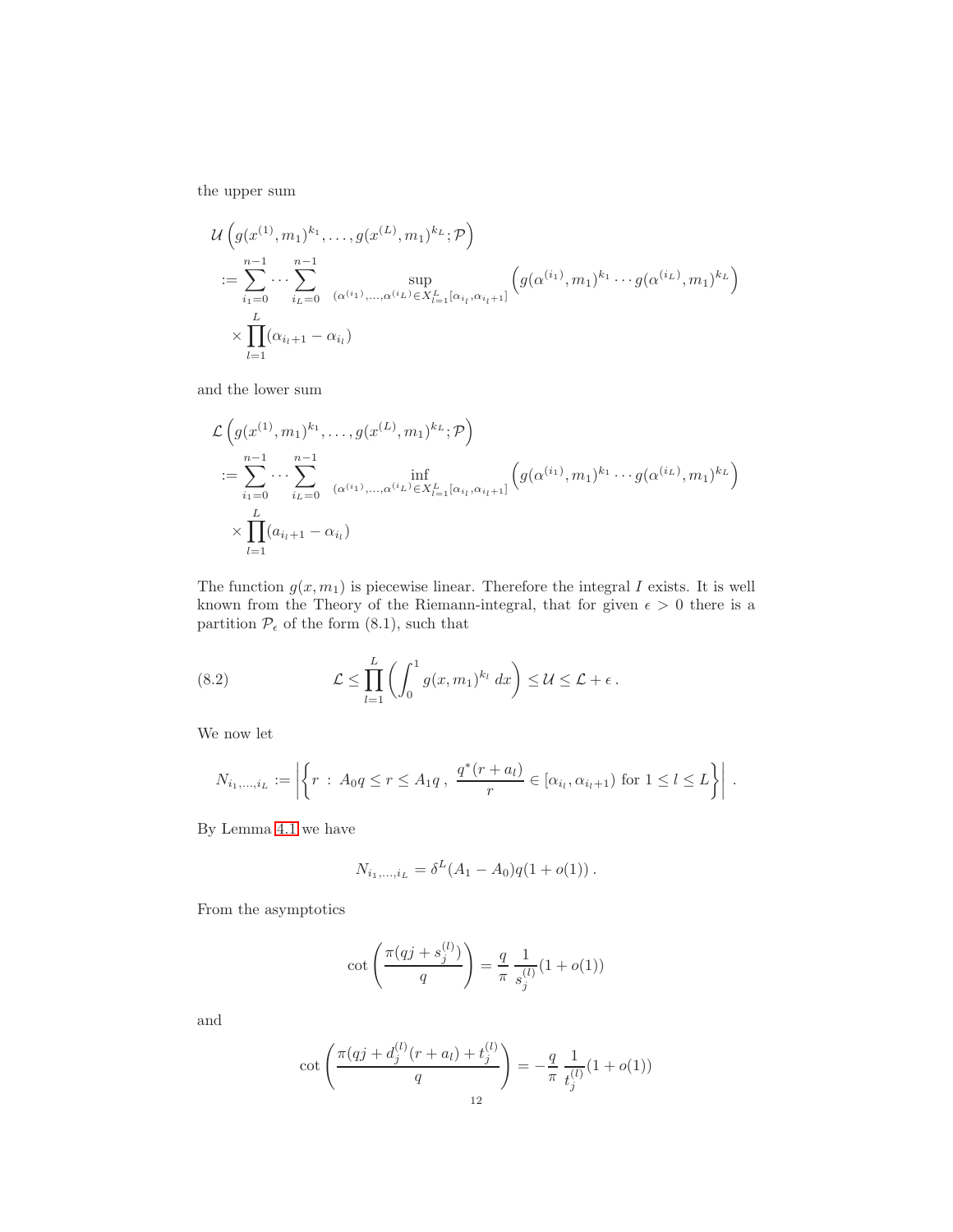we obtain (using the notation 2.3) the following

$$
\sum_{1 \leq r \leq q-1} \prod_{l=1}^{L} Q(r, q, m_1, l)^{k_l}
$$
\n
$$
= \sum_{i_1=0}^{n-1} \cdots \sum_{i_L=0}^{n-1} \prod_{l=1}^{L} \left( \sum_{j:\{\frac{\theta j q}{r+a_l}\} \in [\alpha_{i_l}, \alpha_{i_l+1}] \text{ for } \theta \in \{1, -1\}} \cot\left(\frac{\pi u_j^{(l)}}{q}\right)^{k_l} \right)
$$
\n(where we set  $u_j^{(l)} = s_j^{(l)}$  if  $\theta = 1$ , and  $u_j^{(l)} = -t_j^{(l)}$  if  $\theta = -1$ )\n
$$
= \left( \prod_{l=1}^{L} \left( \int_0^1 g(\alpha, m_1)^{k_l} d\alpha \right) \right) q^L (1 + o(1)),
$$
\nwhich proves Lemma 8.1.

<span id="page-12-0"></span>Lemma 8.2. We have

$$
\lim_{\substack{q \to \infty \\ q \text{ prime}}} (A_1 - A_0)^{-L} q^{-L} \prod_{l=1}^L Q\left(\frac{r+a_l}{q}\right)^{k_l} = \prod_{l=1}^L \left(\int_0^1 g(\alpha)^{k_l} d\alpha\right).
$$

Proof. This follows from Lemma [8.1](#page-10-1) by the use of the decomposition  $(5.1)$ :

$$
Q\left(\frac{r+a_l}{q}\right) := Q_0\left(\frac{r+a_l}{q}\right) + Q_1\left(\frac{r+a_l}{q}\right) ,
$$

from Lemma [6.2:](#page-10-2)

$$
Q_0\left(\frac{r+a_l}{q}\right) = Q(r, q, m_1, l) + O(q2^{m_1}),
$$

Lemma [7.1,](#page-10-0) and by the use of the binomial theorem.

<span id="page-12-1"></span>Lemma 8.3. We have

$$
\lim_{\substack{q \to \infty \\ q \text{ prime}}} \frac{1}{\phi(q)} \sum_{r \,:\, A_0 q \le r \le A_1 q} (A_1 - A_0)^{-(k_1 + \dots + k_L)} \prod_{l=1}^L c_0 \left(\frac{r + a_l}{q}\right)^{k_l} \n= \prod_{l=1}^L \left(\int_0^1 g(x)^{k_l} dx\right).
$$

Proof. This follows from Lemma [8.2](#page-12-0) and formula (2.1) by the use of the binomial theorem.  $\Box$ 

# 9. Conclusion of the proof and concluding remarks

By the Weierstrass approximation theorem, each of the functions  $f_l$  in Theorem [1.3](#page-2-0) can be approximated arbitrarily closely by a polynomial

$$
p_l(x) = \sum_{j=0}^{C_l} e_{j,l} x^j ,
$$

where  $C_l \in \mathbb{N}_0$ . The product

$$
\prod_{l=1}^{L} f_l\left(c_0\left(\frac{r+a_l}{q}\right)\right)
$$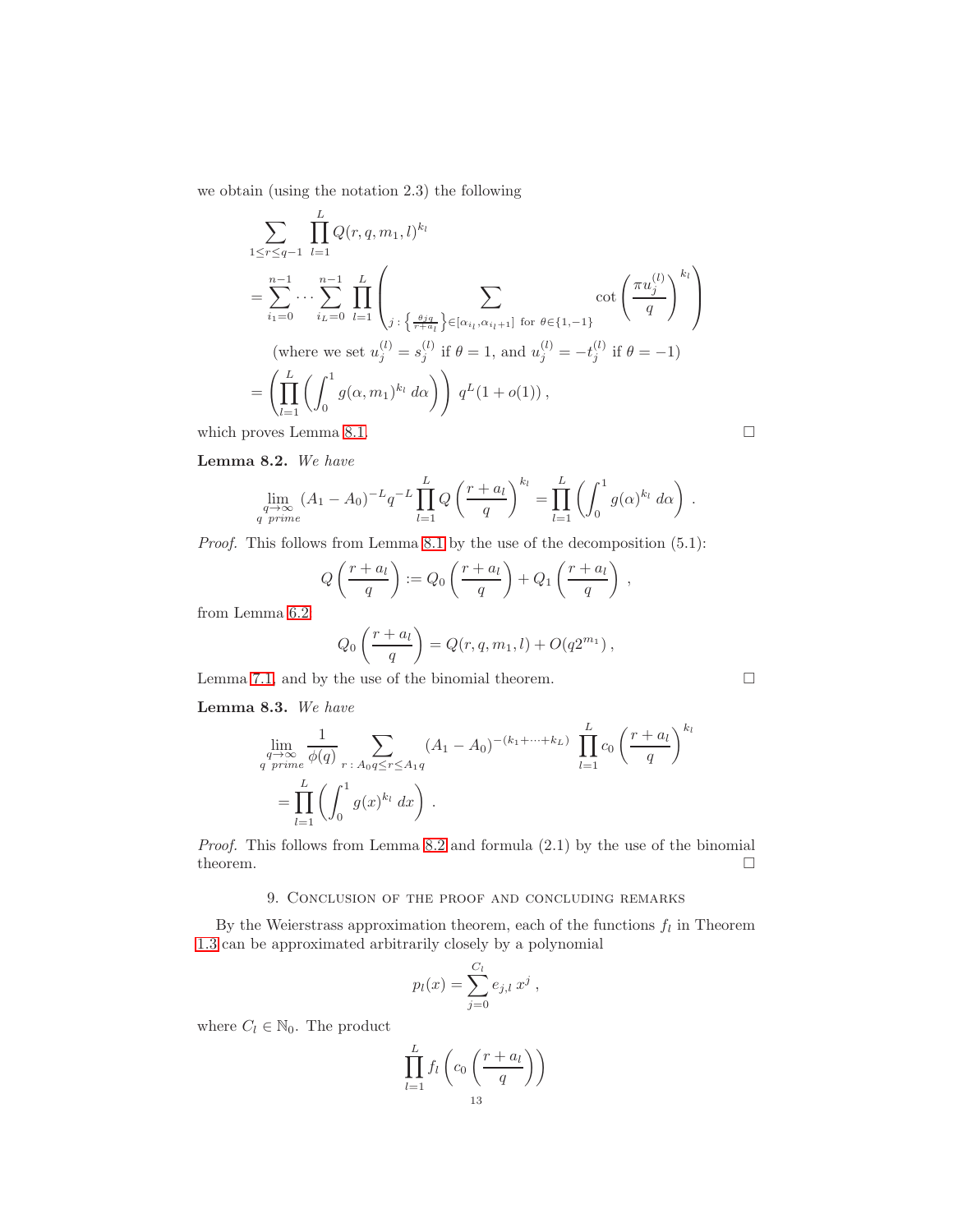then becomes the sum of products as considered in Lemma [8.3.](#page-12-1)

The Theorem follows from the fact that  $q$  has a continuous distribution function (Theorem 5.2 of [\[10\]](#page-13-0)).

The proof of Theorem [1.3](#page-2-0) (ii) can be obtained from the proof of (i) by applying Lemma [3.4](#page-5-1) instead of Lemma [3.3](#page-4-0) and making the obvious changes otherwise.

#### Acknowledgments.

M. Th. Rassias: I would like to express my gratitude to the John S. Latsis Public Benefit Foundation for their financial support provided under the auspices of my current "Latsis Foundation Senior Fellowship" position.

## **REFERENCES**

- <span id="page-13-11"></span>[1] B. Bagchi, On Nyman, Beurling and Baez-Duarte's Hilbert space reformulation of the Riemann hypothesis, Proc. Indian Acad. Sci. Math. 116(2)(2006), 137–146.
- <span id="page-13-9"></span>[2] S. Bettin, A generalization of Rademacher's reciprocity law, Acta Arithmetica, 159(4)(2013), 363–374.
- <span id="page-13-10"></span><span id="page-13-7"></span>[3] S. Bettin, On the distribution of a cotangent sum, IMRN, doi: 10.1093/imrn/rnv036, 2015.
- [4] S. Bettin and B. Conrey, Period functions and cotangent sums, Algebra & Number Theory 7(1)(2013), 215–242.
- <span id="page-13-12"></span>[5] E. Bombieri, On Exponential Sums in Finite Fields, American Journal of Mathematics, 88(1)(1966), 71–105
- <span id="page-13-5"></span>[6] R. de la Bretèche and G. Tenenbaum, Séries trigonométriques à coefficients arithmétiques, J. Anal. Math., 92(2004), 1–79.
- <span id="page-13-13"></span>[7] E. Fouvry and Ph. Michel, Sur certaines sommes d'exponentielles sur les nombres premiers, Ann. Sci. Ecope Norm. Sup. (4), 31(1998), 93-130. ´
- [8] H. Maier and M. Th. Rassias, The rate of growth of moments of certain cotangent sums, Aequationes Mathematicae, 2015, DOI 10.1007/s00010-015-0361-3.
- [9] H. Maier and M. Th. Rassias, The order of magnitude for moments for certain cotangent sums, Journal of Mathematical Analysis and Applications,  $429(1)(2015)$ , 576–590.
- <span id="page-13-0"></span>[10] H. Maier and M. Th. Rassias, *Generalizations of a cotangent sum associated to the Es*termann zeta function, Communications in Contemporary Mathematics, 18(1)(2016), doi: 10.1142/S0219199715500789.
- <span id="page-13-1"></span>[11] H. Maier and M. Th. Rassias, The order of magnitude for moments for certain cotangent sums, Journal of Mathematical Analysis and Applications,  $429(1)(2015)$ , 576-590.
- <span id="page-13-2"></span>[12] H. Maier and M. Th. Rassias, The rate of growth of moments of certain cotangent sums, Aequationes Mathematicae, 2015, 90(3)(2016), 581–595.
- <span id="page-13-3"></span>[13] H. Maier and M. Th. Rassias, Asymptotics for moments of certain cotangent sums, Houston Journal of Mathematics (to appear).
- <span id="page-13-4"></span>[14] H. Maier and M. Th. Rassias, The maximum of cotangent sums related to Estermann's zeta function in rational numbers in short intervals, Applicable Analysis and Discrete Mathematics, 11(2017), 166–176.
- <span id="page-13-8"></span>[15] H. Maier and M. Th. Rassias, Distribution of a cotangent sum related to the Nyman-Beurling criterion for the Riemann Hypothesis, preprint.
- <span id="page-13-6"></span>[16] M. Th. Rassias, Analytic investigation of cotangent sums related to the Riemann zeta function, Doctoral Dissertation, ETH-Zürich, Switzerland, 2014.
- [17] M. Th. Rassias, On a cotangent sum related to zeros of the Estermann zeta function, Applied Mathematics and Computation, 240(2014), 161–167. Character Sums, UNSW Sidney, 2016.